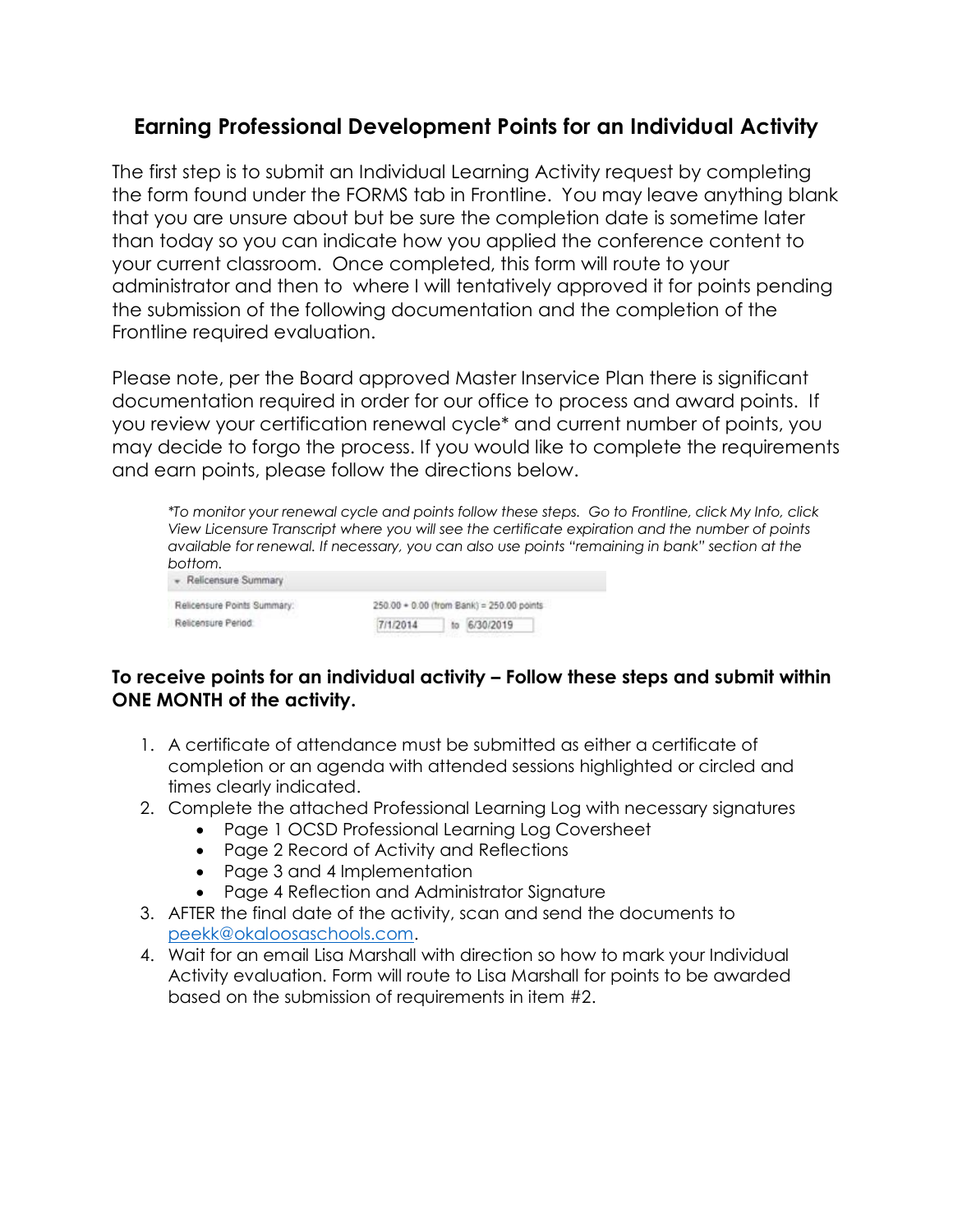#### Submit to the Office of Professional Development for all conference activities.

| <b>Teacher Name:</b>                                                 | School: | <b>Principal/Supervisor:</b> |  |  |
|----------------------------------------------------------------------|---------|------------------------------|--|--|
| <b>Professional Learning Activity Title:</b>                         |         | <b>Dates of Activity:</b>    |  |  |
| <b>Type of Professional Learning Activity:</b><br>Conference/Seminar |         |                              |  |  |

## **For Conferences/Seminars:** The following artifacts must be submitted to the Office of Professional Development within one month of completion of the activity: 1. A Certificate of Attendance as evidenced by either (1) certificate of completion, received at the event that indicates the number of hours attended, or (2) a copy of the program agenda with attended sessions highlighted or circled. 2. This Professional Learning Log - which includes the following with signature of administrator or supervisor on the last page • Page 1 OCSD Professional Learning Log Coversheet Page 2 Record of Activity and Reflections  $\bullet$ • Page 3 and 4 Implementation • Page 4 Reflection and administrator signatures **Activity Approval** This section to be completed by the OCSD Professional Development Department Staff Signature of PD Department Staff **Component Number** Date In-Service Points Awarded

### Please use the log on the following page to record all conference sessions attended and your reflection on content.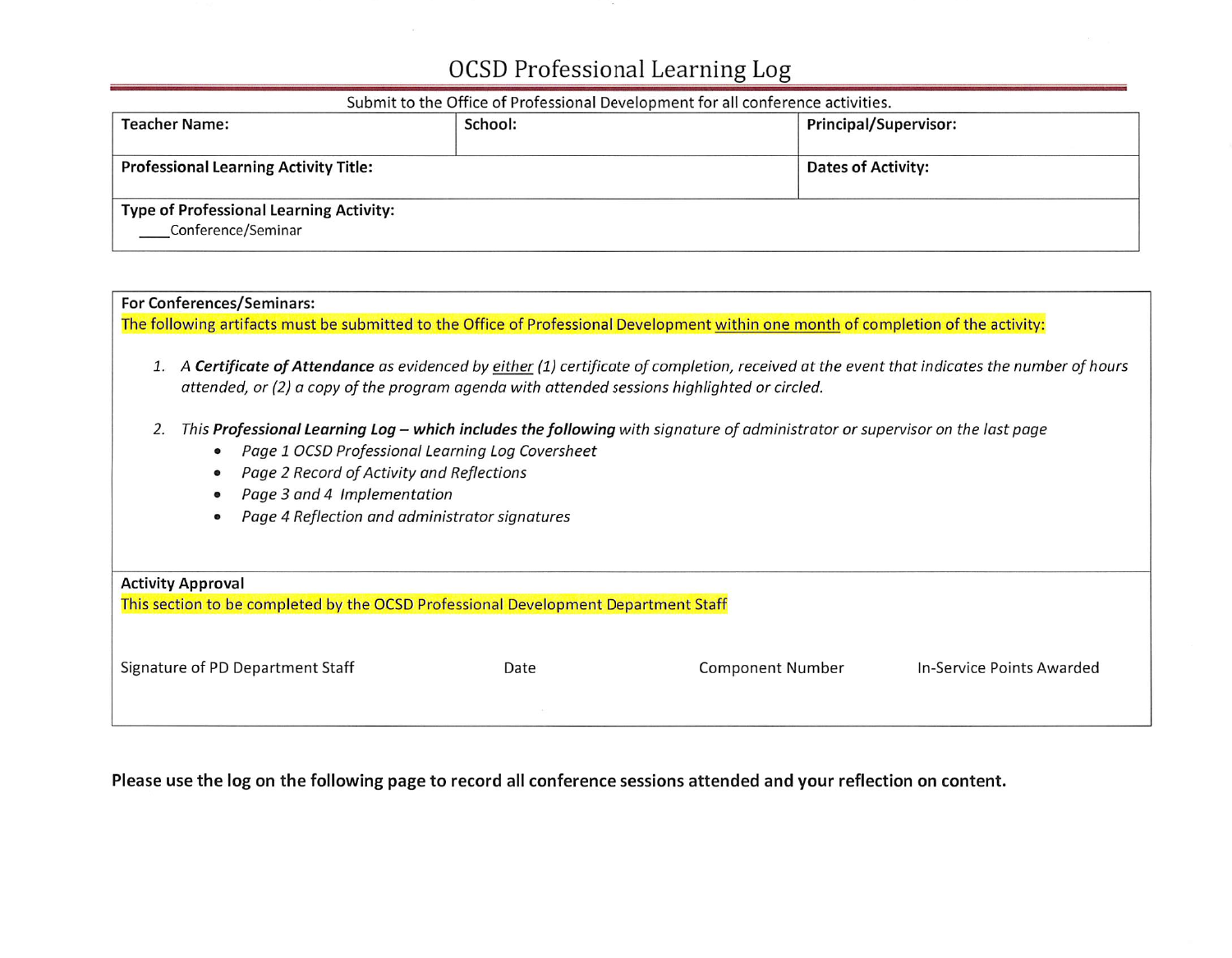## Submit to the Office of Professional Development for all conference activities.

### **Conference Sessions Attended and Reflections**

| Date              | Time (start-<br>finish) | <b>Topic/Activity</b> | <b>Reflection on Meeting or New Learning</b> |
|-------------------|-------------------------|-----------------------|----------------------------------------------|
|                   |                         |                       |                                              |
|                   |                         |                       |                                              |
|                   |                         |                       |                                              |
|                   |                         |                       |                                              |
|                   |                         |                       |                                              |
|                   |                         |                       |                                              |
|                   |                         |                       |                                              |
|                   |                         |                       |                                              |
| <b>Total Time</b> |                         |                       |                                              |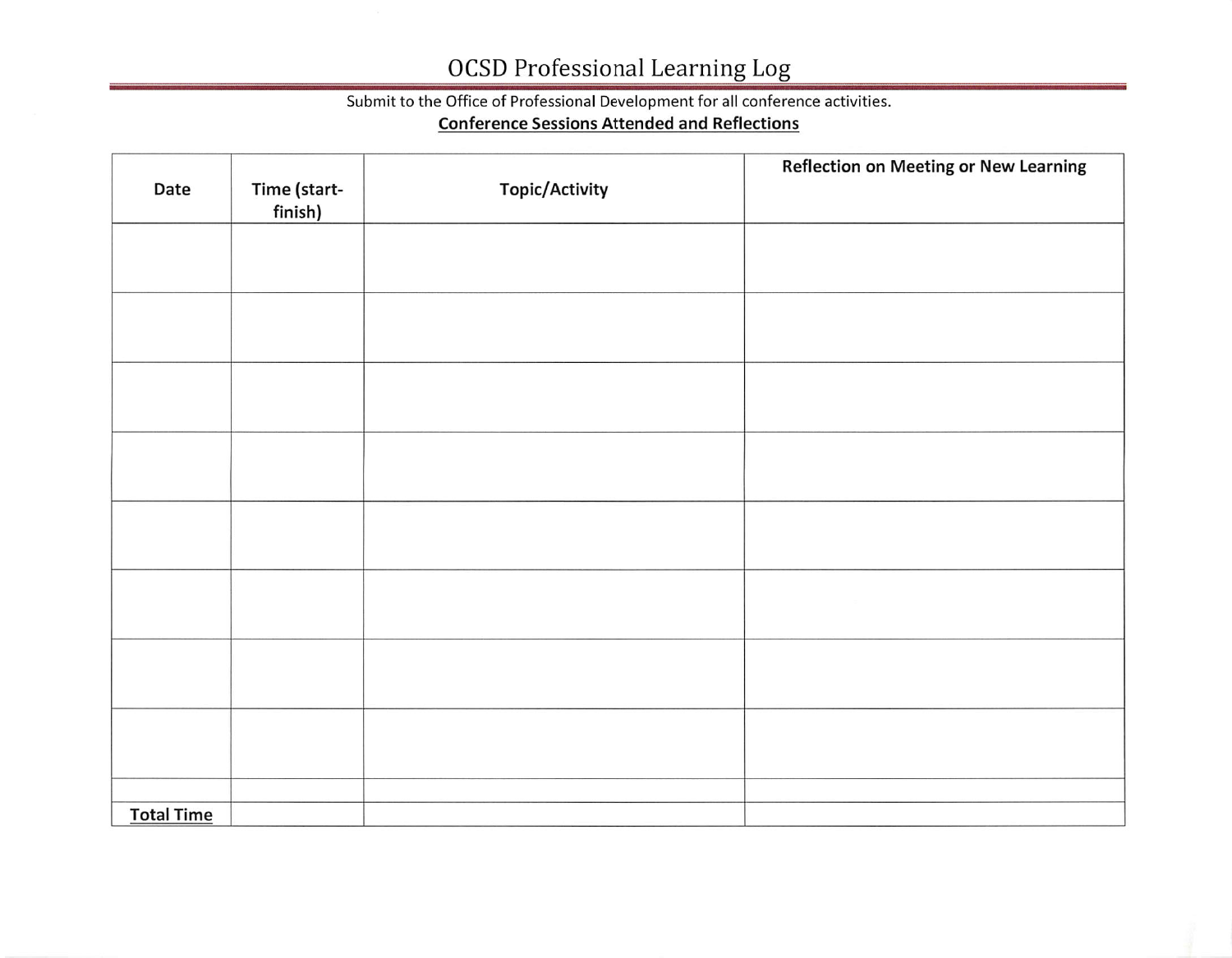Submit to the Office of Professional Development for all conference activities.

### This section to be completed for Conferences/Seminars

Implementation Agreement: Describe your plan to implement newly learned or observed activities/skills/strategies in your classroom or program:

Standard(s):

Objective(s) for learning:

Expected Learner Outcome(s) (what the students should be able to know or do as a result of the lesson's content):

Method to determine impact on student learning or performance (identify the formative assessment or performance assessment to be used to determine standard mastery):

Activities to take place during instruction: